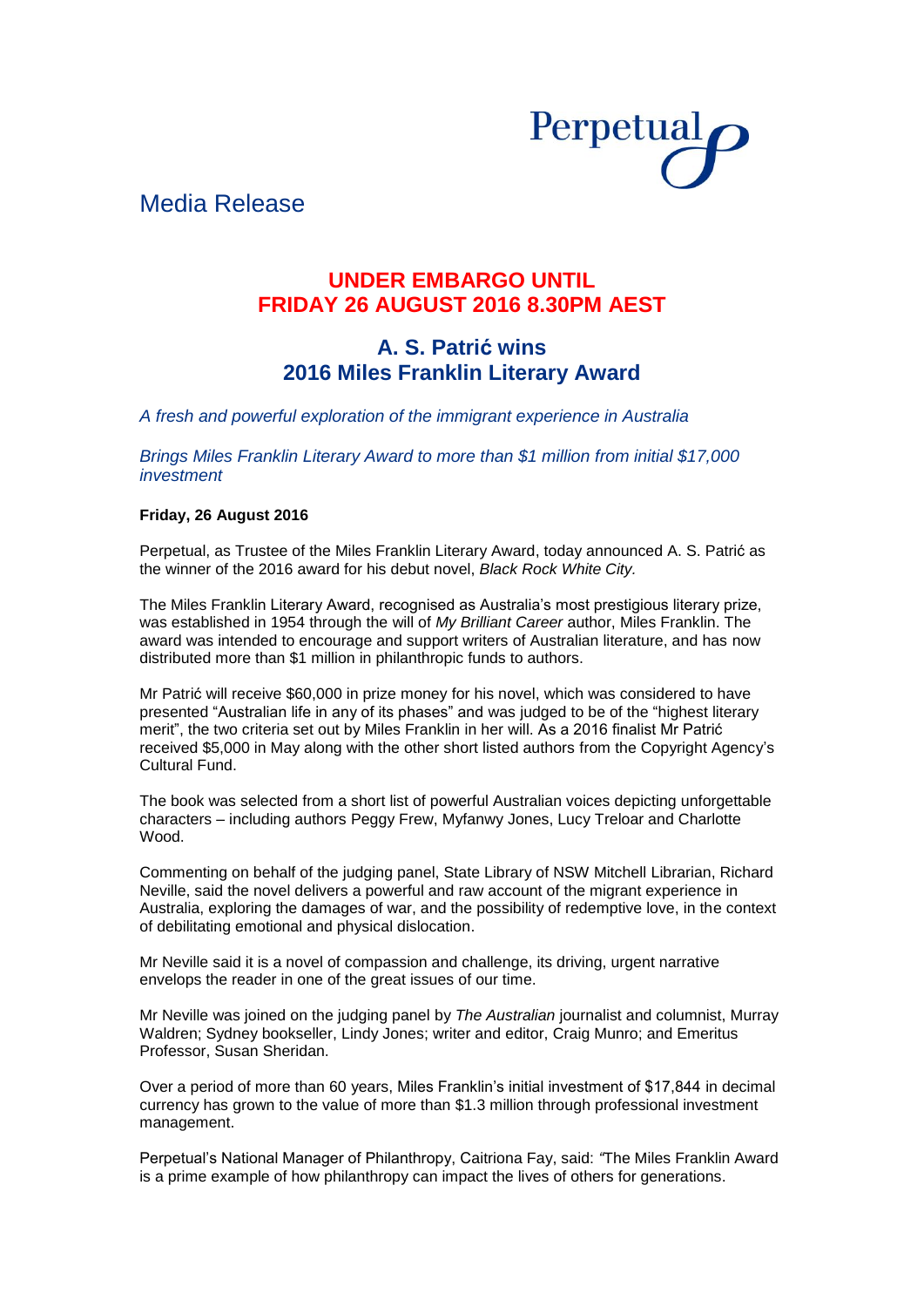"We're passionate about helping philanthropists give in a way that creates real community benefits. The success and longevity of the Miles Franklin Award highlights how a wellmanaged, diligent investment process can have such a positive impact on an entire industry and so many individuals.

"This year's Award brings the total prize money distributed by Perpetual on behalf of Miles Franklin to more than \$1 million dollars, confirming her gift is still well and truly alive. We are privileged to be a part of such an important legacy," Ms Fay said.

The Copyright Agency's Cultural Fund has been supporting the Miles Franklin Literary Award since 2004, providing more than half a million dollars in prize money to all of the finalists in recognition of their achievements. In 2016, the Copyright Agency is the award's major sponsor.

The Copyright Agency's Chief Executive, Adam Suckling, said: "While Australians consume culture from all over the world, there's nothing that resonates more than reading about our own experiences and challenges. The Award is a tremendous recognition of Alec's emergence as an exciting and compelling writer who is bringing incredible Australian stories to life."

The announcement was made at the opening night of the Melbourne Writers Festival.

Join the Miles Franklin conversation on social media: Twitter: @\_milesfranklin Instagram: @milesfranklinliteraryaward Facebook: www.facebook.com/MilesFranklinLiteraryAward #milesfranklinaward2016

For further information about the Miles Franklin Literary Award, visit [http://www.milesfranklin.com.au/.](http://www.milesfranklin.com.au/)

**For enquiries related to The Miles Franklin Literary Award or to request an interviews with the winner, judges or finalist authors please contact:**

**Jane Morey Morey Media (02) 9929 9922 jane@moreymedia.com.au**

#### **About the Miles Franklin Literary Award**

Perpetual is Trustee for the Miles Franklin Literary Award. The Award was established in 1954 by the estate of *My Brilliant Career* author Stella Maria Sarah Miles Franklin to celebrate the Australian character and creativity. It supports the betterment of Australian literature by each year recognising the novel of the highest literary merit which presents Australian Life in any of its phases. The 2015 winner of the prize was Sofie Laguna for her novel *The Eye of the Sheep.*

#### [www.milesfranklin.com.au](http://www.milesfranklin.com.au/)

#### **About Perpetual Philanthropic Services**

Perpetual is one of Australia's largest managers and distributors of philanthropic funds with \$2.4 billion in funds under advice (as at 31 December 2015). Perpetual is trustee for over 1000 [charitable trusts and endowments](http://www.perpetual.com.au/philanthropy-individuals-and-families.aspx) and provides individuals and families with advice on establishing charitable foundations and structured giving programs. Perpetual also assists charities and not-for-profit organisations wit[h investment advice and management.](http://www.perpetual.com.au/philanthropy-investment-advice-management.aspx)

Perpetual's Philanthropic Services and advice are provided by Perpetual Trustee Company Limited (PTCo), ABN 42 000 001 007, AFSL 236643. This publication has been prepared by PTCo and contains information contributed by third parties. It contains general information only and is not intended to provide advice or take into account personal objectives, financial situation or needs. The information is believed to be accurate at the time of compilation and is provided by PTCo in good faith. To the extent permitted by law, no liability is accepted for any loss or damage as a result of any reliance on this information. PTCo does not warrant the accuracy or completeness of any information included in this document which was contributed by a third party.

### **About the Copyright Agency and Cultural Fund**

The Copyright Agency is an Australian not-for-profit organisation that has been standing up for creators for more than 40 years. We enable the reuse of copyright-protected words and images in return for fair payment to creators. Our vision is for a world that encourages and supports creativity, communication and learning.